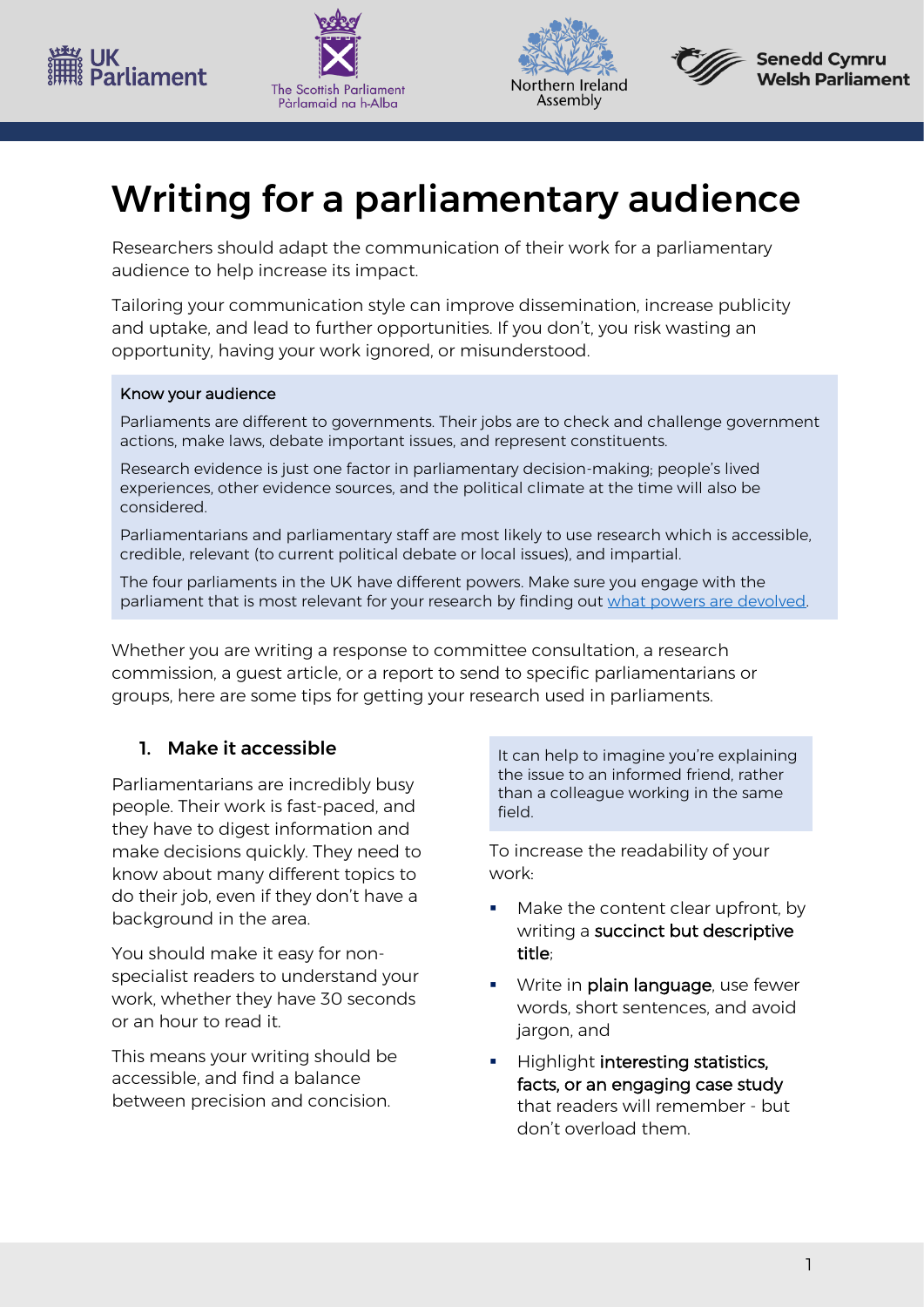# 'n<br>arliament







### 2. Select relevant content

Before you start writing, consider what you want to achieve. Do you want to raise awareness about your research findings, give an expert response to a current affairs issue, or do you want to call for a policy or law change based on research evidence?

Being clear about what you want to achieve will help you decide how to select and structure content.

Your audience probably won't have time to read a long research paper, so you will have to select the most interesting and relevant information for your audience and aim.

Additional information, such as methodology and literature reviews, can be provided if requested.

It's important to bear in mind:

- who you are writing for (whether it's a committee, an in-house research service, a political party, a specific parliamentarian, or a cross-party group), and
- what they need (such as background information, evidence about a particular law or policy, comparisons with other countries, or suggestions for legislative or policy changes.)

You should highlight the key points you want them to take away, even if they don't read to the end. This usually means leading with your conclusions and recommendations, and clearly linking them to the needs of the audience.

Parliamentarians fulfil their roles in many ways, like questioning Ministers, debating topical issues, scrutinising proposed laws, holding inquiries, doing constituency casework, and lots more.

Their work often centres around policy areas like health, education, social security, defence, equalities, and environment.

Be clear about how your research is relevant to a particular policy area, political or local issue.

### 3. Structure it well

A logical structure helps the reader to understand the issue.

There's no perfect structure, but parliamentary briefings often use the following approaches:

- A sequential structure, which moves from describing the past (what's the issue, background, context, how did we get here), describing the current situation, then the **future** (what are the challenges and opportunities, how could things change, what's next), or
- A '5 Ws and 1 H' structure, which covers what (is the issue), why (is it of interest), who (is affected, the main stakeholders), when (are the major impacts and decisions likely to happen), where (is it happening), and how (will the stakeholders be affected, and how much will it cost).